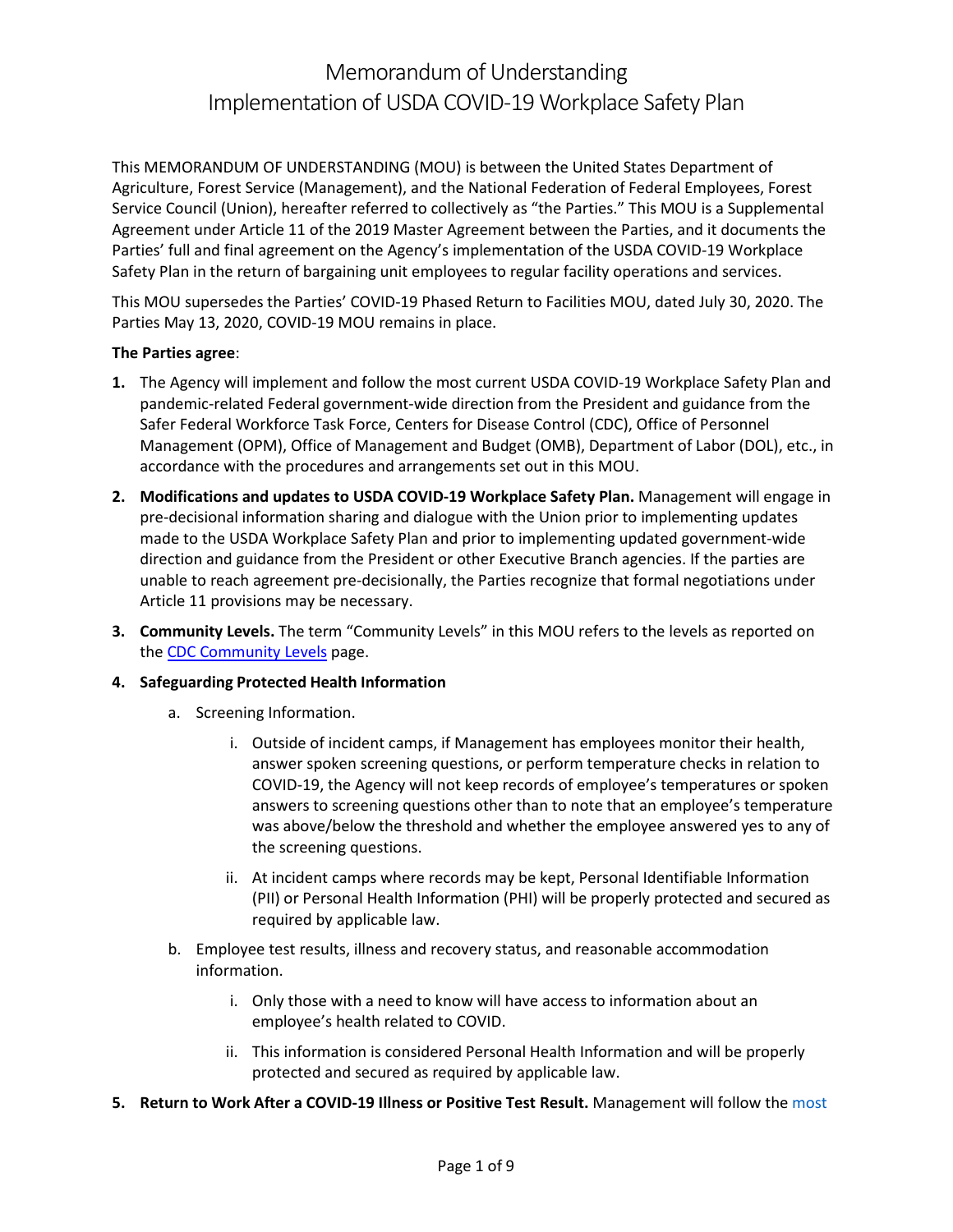[current criteria](https://www.cdc.gov/coronavirus/2019-ncov/hcp/disposition-in-home-patients.html) set out by CDC or other authorities in Section 1, state-specific criteria where it exceeds the requirements established by the authorities in Section 1, and, where applicable, the criteria recommended by an employee's medical provider when planning for and directing an employee's return to work after COVID-19 illness or a positive test result. Management will not impose additional criteria beyond what is required by this provision to allow an employee to return to work.

- **6. Employee Notification of Potential Exposure.** The following procedures and arrangements apply to employee notifications of potential exposures:
	- a. Employees who test positive for COVID-19 or who have been exposed to someone who tested positive and have been onsite or interacted with Forest Service employees within 7 days of symptom onset or a positive test are required to notify their supervisor as soon as possible.
	- b. Normally within two calendar days after Management has received the notification in 6.a. above, the Agency will notify the employees who were directly impacted by the movements of the infected individual.
	- c. If management does not track or control individuals who have access to the building where the exposure occurred, all employees who have access will be notified.
	- d. Method of employee notification may be negotiated at the appropriate level.
	- e. While the confidentiality of the infected/potentially infected individual must be kept as prescribed by applicable law, Management will inform directly impacted employees to the extent that confidentiality allows:
		- i. That they may have been potentially exposed to COVID-19;
		- ii. If known, whether the individual causing the potential exposure in question had an exposure or was confirmed or presumed to have COVID-19;
		- iii. The date(s) and approximate time(s) of the exposure; and
		- iv. The general location(s) where the individual was in FS facilities or in contact with FS employees.
- **7. Office Cleaning Due to Presence of Individual with COVID**. [CDC procedures](https://www.cdc.gov/coronavirus/2019-ncov/community/disinfecting-building-facility.html) will be followed for cleaning and disinfecting work areas after an individual with COVID has been present in the area.
- **8. Union Notification of Potential Employee Exposure.** The appropriate NFFE Forest Service Council Vice President will be notified with information in 6.e. ii. – iv. above at the same time as represented employees. However, due to privacy laws and the need for confidentially, the Union will not be provided any identifying information including, but not limited to, the name of the infected/potentially infected individual(s), or the impacted employees who were notified of potential exposure.
- **9. Employee Access to Job Hazard Analyses and Risk Assessments.** Job Hazard Analyses (JHAs) and Risk Assessments (RAs) will be made available to employees as required by Article 27.10 of the 2019 Master Agreement. JHAs and RAs will be reviewed and updated as necessary to account for the risks posed by COVID.
- **10. Face Coverings**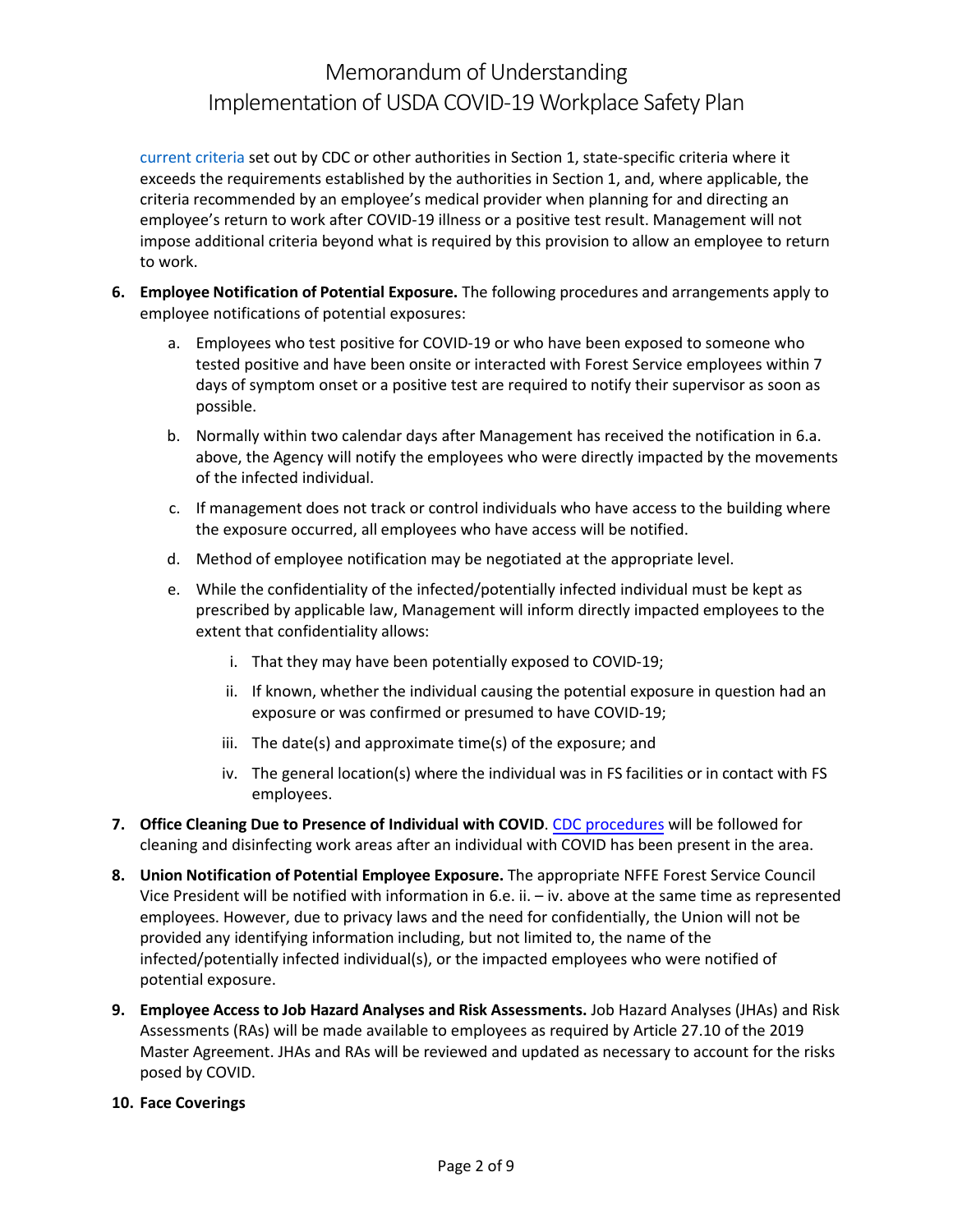- a. Management will follow government-wide direction and the USDA COVID-19 Workplace Safety Plan as it relates to masking requirements on-site, including facilities and government vehicles, and will notify employees when those masking requirements change.
- b. When and where masks are required by Management, Management will provide masks in accordance with CDC guidance and the following arrangements:
	- i. Upon employee request, N95 masks will be provided to employees to wear on a voluntary basis subject to availability.
	- ii. Guidance on proper use, removal, and disposal of masks will be provided to employees.

## **11. Reasonable or Religious Accommodations**

- a. Employees who have a qualifying medical condition or disability or sincerely held religious belief that prevents or prohibits them from complying with COVID-related requirements should seek an accommodation by utilizing and entering the reasonable accommodation (medical or religious exemption) process as outlined on the HRM [Reasonable](https://fsweb.wo.fs.fed.us/hrm/reasonable-accommodations/index.php) [Accommodations](https://fsweb.wo.fs.fed.us/hrm/reasonable-accommodations/index.php) intranet site.
- b. Effective accommodations could include a change in work location, change in type of face covering, change in work schedule, increased testing, or other options, as long as the employee is able to perform the essential functions of their position and there is no direct threat or undue hardship on the agency. Employees and supervisors must participate in an interactive dialog to identify effective accommodations.
- c. Telework can be authorized as an interim accommodation until a final decision is issued on the RA request if telework allows the employee to perform some or all of their essential job functions. Time limits to respond and provide documentation are described in [DR 4300-008,](https://www.usda.gov/directives/dr-4300-008) Section 8.b, Reasonable Accommodation and Personal Assistance Services Processing Timeframes and Deadlines.
- **12. Office of Workers' Compensation (OWCP) Claim Assistance.** As prescribed by Article 27.16, when an employee tests positive for COVID-19 and believes they contracted COVID-19 in the performance of their official duties, Management will assist the employee,if requested, with processing and forwarding their OWCP claim. Additionally, Management will assist public-facing employees with OWCP claims as provided in [FECA Bulletin 21-01,](https://www.dol.gov/agencies/owcp/FECA/regs/compliance/DFECfolio/FECABulletins/FY2020-2024#FECAB2101) [FECA Bulletin 21-09](https://www.dol.gov/agencies/owcp/FECA/regs/compliance/DFECfolio/FECABulletins/FY2020-2024#FECAB2109) and [FECA Bulletin 21-10](https://www.dol.gov/agencies/owcp/FECA/regs/compliance/DFECfolio/FECABulletins/FY2020-2024#FECAB2110) or any other applicable DOL-FECA guidance. Further, if DOL contacts an employee requesting additional information relative to their claim and the employee requests assistance, Management will assist them in understanding their responsibilities in responding to DOL.
- **13. eSafety and Precautionary Claim.** When an employee has a potential exposure in the workplace, Management will assist the affected employee(s), if requested, with reporting the incident in eSafety, and in filing a precautionary claim so that it is on record for reference if they later test positive for COVID-19. Management agrees to send out an informative message reminding all employees about the option to file a precautionary claim when potentially exposed to COVID-19 in the performance of their duties at their worksite.
- **14. Breakroom and Common Area Use.** Enhanced cleaning and disinfection in common use/high touch/high density spaces, such as lobbies, restrooms, elevators, and stairwells will be implemented in accordance with the USDA Workplace Safety Plan and CDC guidelines. The parties at the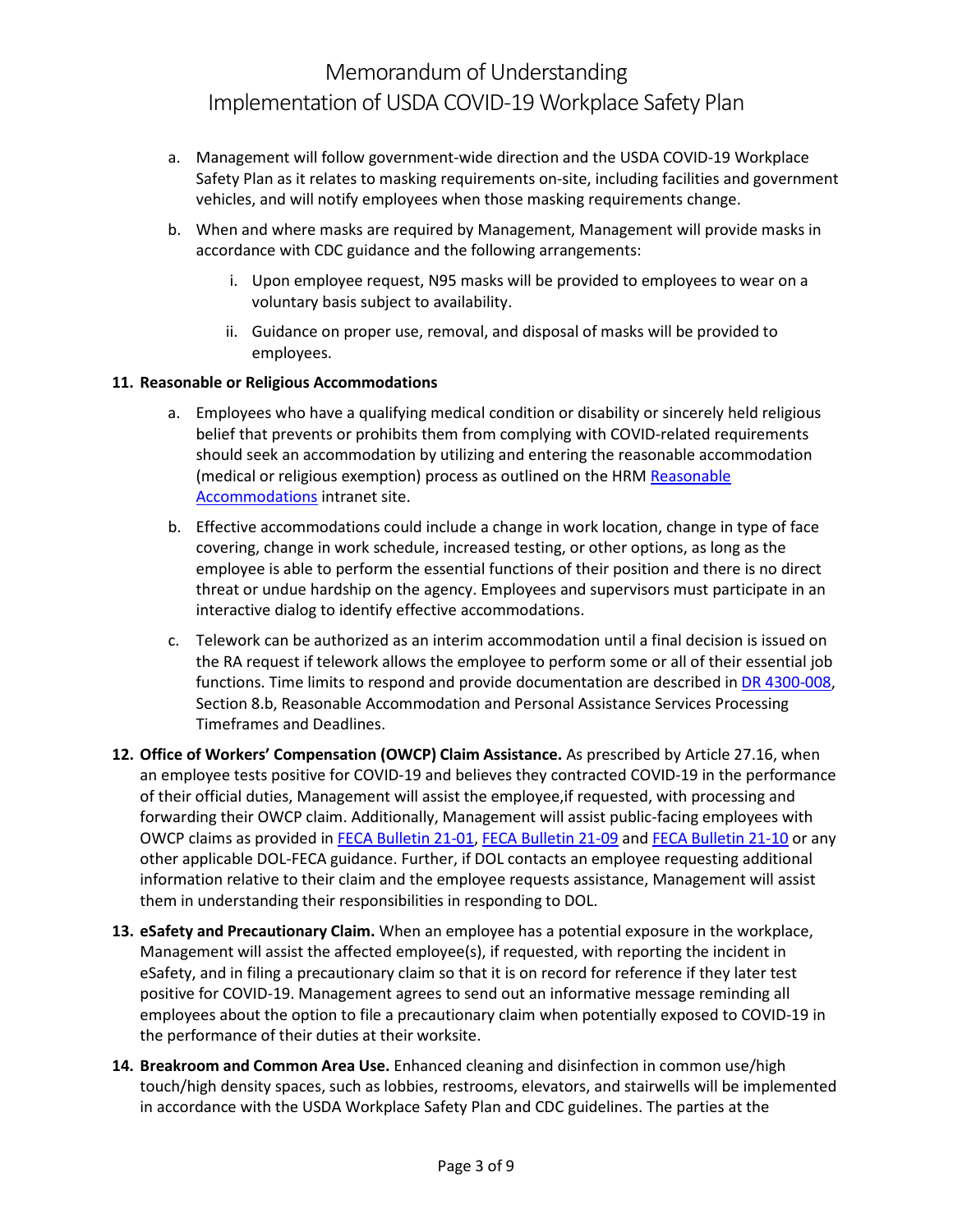appropriate level may negotiate over the availability of breakroom and common areas, as well as procedures for employee access and use of them.

#### **15. Air Quality Improvements**

- a. Management will review Forest Service owned or leased facilities and, where necessary, make adjustments to facility air handling system(s) to improve air quality. In leased facilities, where the Forest Service cannot make changes, Management will request appropriate changes from the building owner or manager or from GSA. Potential improvements will be in alignment with current [CDC Ventilation In Buildings](https://www.cdc.gov/coronavirus/2019-ncov/community/ventilation.html) guidance. Tools referenced currently include, but are not limited to:
	- i. Increasing ventilation rates, where feasible.
	- ii. Confirming ventilation systems operate properly and continue to provide acceptable indoor air quality for each space's current occupancy level.
	- iii. Increasing outdoor air, where feasible.
	- iv. Improving central air filtration to the highest level compatible with the existing filter rack and sealing edges of the filter to limit bypass.
	- v. Increasing air exchanges. Considering HEPA filters or other room-based air filtration for placement in the facility when other measures are not feasible or practical to improve air quality.
- b. Upon request, Management will inform the Local union what modifications are being made to the air quality system for the facility or will explain why no changes are being made.
- c. Further procedures and arrangements related to the actions taken by Management in improving air quality, related to COVID-19 response, are negotiable at the local level.
- d. Where local building safety and engineering requirements allow, employees will be permitted to provide their own portable air filter (for example, HEPA filter) near their office or worksite.
- e. In situations where there have been 3 or more cases in a building within a 30-day period, Management will notify the Union at the local level of steps, if any, being taken to prevent future transmission in the worksite.
- **16. Union Accessto COVID-19 Information.** The Union at the National Level will be provided with the following sanitized information bi-weekly so long as the Agency is tracking and maintaining such information relative to the COVID-19 pandemic:
	- a. Total number of Forest Service employees who teleworked more than 20 hours per week;
	- b. Number of reported COVID-19 cases separated by Region, Station, Job Corps, WO Yates, and combined WO Staff Areas; and
	- c. Number of recovered COVID-19 cases separated by Region, Station, Job Corps, WO Yates, and combined WO Staff Areas.
- **17. Isolated/Quarantined Employees.** Employees who have been directed to isolation/quarantine but who feel well enough to work and want to work, will normally be allowed to telework or work at an alternate location during their isolation/quarantine period. To facilitate this, the Parties agree: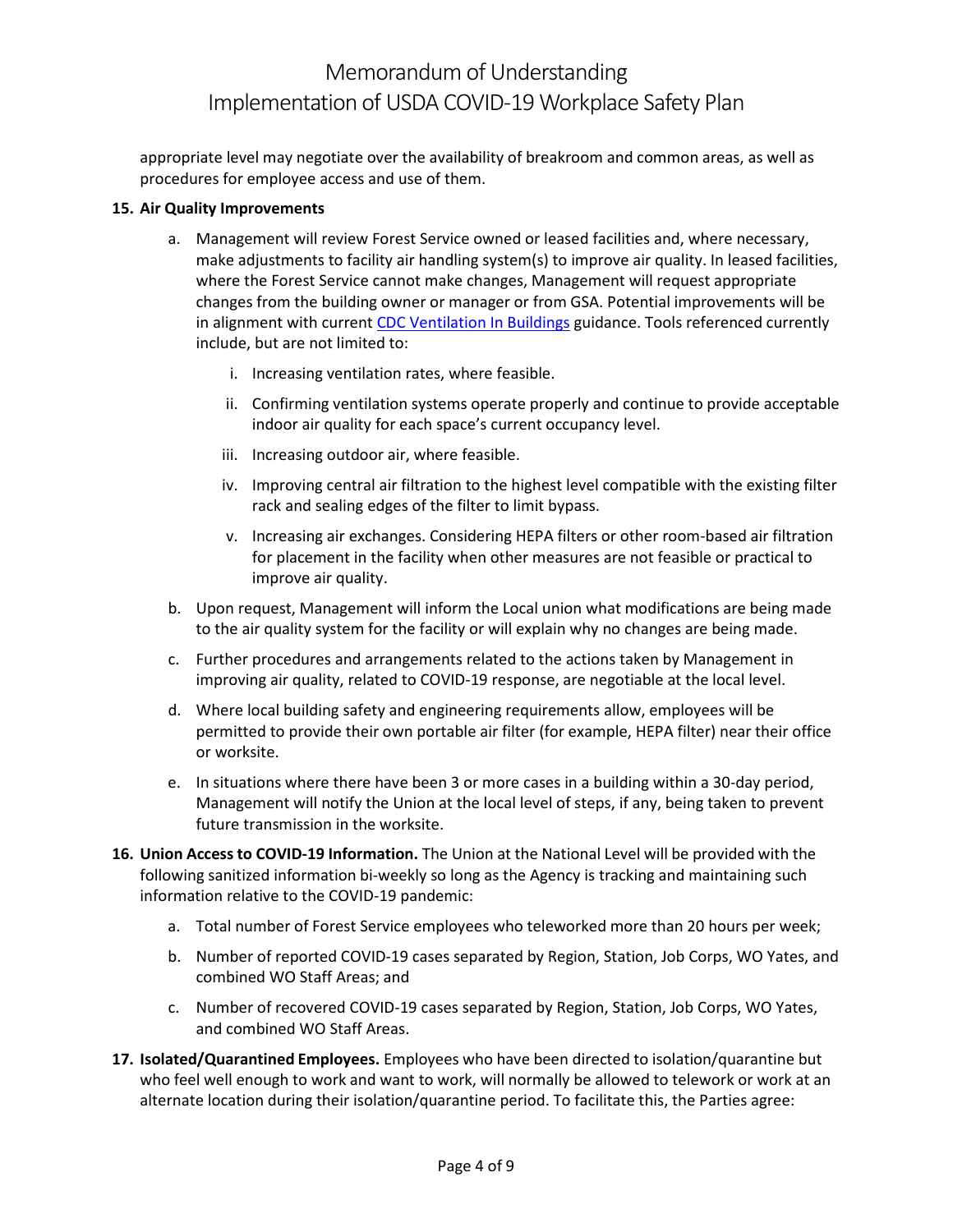- a. Management will make every effort to provide the necessary equipment, materials, and work assignments for employees to perform assigned work from a telework or alternate work location during their isolation/quarantine period.
- b. Employees must contact their supervisor before they run out of work with enough time to allow their supervisor to find additional work, tasks, trainings, etc. that the employee can perform from their telework or alternate site. It is the expectation that employees and their supervisor regularly communicate about what work activities are planned.
- c. In the rare instances where Management has exhausted all efforts and has determined that an isolated/quarantined employee cannot telework, symptomatic employees may then choose from utilizing sick leave, annual leave, credit hours or compensatory time, or request LWOP.
- d. Employees who have been directed to isolate/quarantine but are asymptomatic due to workplace exposure, and where Management has determined the employee to be ineligible or unable to telework, will be granted Weather and Safety leave for the purpose of quarantine in accordance with applicable law and government-wide rules and regulations, unless the employee elects to take leave or other paid time off.

## **18. Alternative Housing for Employees Exposed in the Course of Their Official Duties**

- a. If an employee is directly exposed to COVID-19 (as defined by [CDC Guidelines\)](https://www.cdc.gov/coronavirus/2019-ncov/php/public-health-recommendations.html) as a result of working for the Agency, and is required to self-isolate/quarantine, the employee should make every effort to first isolate/quarantine at home.
- b. However, if an employee is unable to self-isolate/quarantine at their residence (as described by [CDC Guidance\)](https://www.cdc.gov/coronavirus/2019-ncov/hcp/guidance-home-care.html) or due to exposure to a high risk family member, the Forest Service will offer and pay for alternative housing for the isolation/quarantine period, as appropriate and if available, in accordance with federal, state, and local health official guidance. The type of alternative housing provided will be at the sole discretion of Management, and M&IE will not be authorized unless the employee is in a travel status. The following are some examples of when alternative housing or work locations will be provided (subject to subsection "c" below):
	- i. An employee is directly exposed to COVID-19 as a direct result of working for the Agency and the employee is awaiting Agency directed test results; or
	- ii. An employee becomes ill with COVID-19 or tests positive as a direct result of working for the Agency and must remain in quarantine/isolation until well again; or
	- iii. An employee is in travel status and is either waiting Agency directed test results or becomes ill with COVID-19 as a direct result of working for the Agency.
- c. The Parties recognize that the CDC and other official guidance around isolation, testing, masking, and social distancing in relation to COVID-19 is constantly changing and evolving. Accordingly, if appropriated funding for such housing is exhausted or if Management determines at some point in the future to change when and in what instance it will pay for or provide alternative housing, it may do so. However, if such a change has a more than *de minimis* impact on represented employees, Management will notify the Union at the appropriate level, in accordance with Article 11.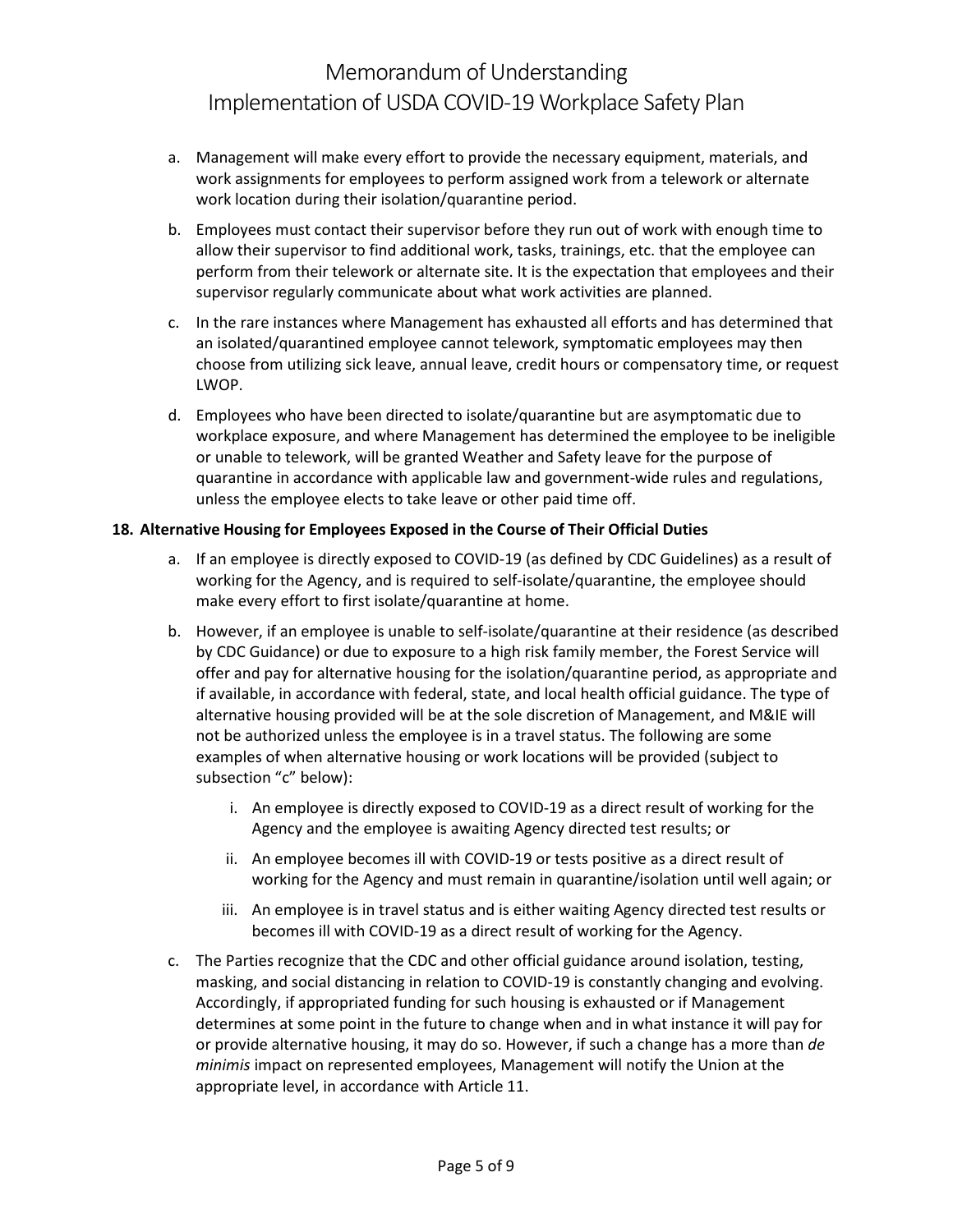## **19. Return to Facilities**

- a. **General.** In accordance with the [USDA COVID-19 Workplace Safety Plan](https://www.usda.gov/sites/default/files/documents/usda-covid-19-workplace-safety-plan.pdf) and the [Frequently](https://www.usda.gov/sites/default/files/documents/usda-future-work-faqs.pdf) [Asked Questions \(FAQs\) on USDA's Response to COVID-19 Workplace Safety,](https://www.usda.gov/sites/default/files/documents/usda-future-work-faqs.pdf) the following describes the general stance towards returning to facilities:
	- i. USDA's senior leadership cadre (Appointees, SES, SL, ST, SSTS, and Senior Foreign Service Officers) will be first to return to the physical workplace
	- ii. Return to the workplace for Forest Service employees who have not been working on-site during the pandemic, will be a phased process following USDA guidance and this MOU.
	- iii. Management will provide a notice to each employee at least 45 calendar days prior to returning to a physical government workplace.
- b. The Parties recognize that some employees are already required to perform mission-critical work onsite (in agency facilities or other locations other than a telework location). These employees will continue to follow the USDA Workplace Safety Plan, applicable risk assessments/JHAs, and OSHA guidance.
- c. **Content of Return-to-Work Notifications.** Notices to employees informing them of their expected date to return to onsite work will include:
	- i. The date that they will begin reporting to the agency worksite;
	- ii. The process to use to request an exception in the reporting date or place, if needed.
- d. If employees are unable to meet the return-to-work date due to extenuating circumstances (e.g., unavailability of dependent care, household members at high risk for COVID-19, or other circumstances), they may request flexibilities through Article 42 of the Parties' Master Agreement.
- **20. Reducing Exposure**. Management is encouraged to provide opportunities for remote training and meetings to reduce exposure to COVID-19 through travel and large group gatherings.
- **21. Special Provisions for High Risk Employees.** For employees who the CDC has identified as being at high risk for severe illness [\(COVID-19 Information for Specific Groups of People | CDC\)](https://www.cdc.gov/coronavirus/2019-ncov/need-extra-precautions/people-with-medical-conditions.html) and who have been teleworking during the COVID-19 Pandemic the following procedures will apply to reduce their workplace exposure to COVID-19:
	- a. When CDC Community Levels for the employee's duty location are at medium or high, the employee will self-certify, in writing, to their supervisor that the employee meets one of the CDC high-risk criteria and may request extended telework. The employee's request for extended telework will be granted as permitted by 5 CFR 531.605(d)(2) and the NFFE-Forest Service Telework and Remote Work MOU unless the supervisor identifies mission-critical work that cannot be performed from the telework/alternate work location.
	- **b.** When CDC Community Levels are low at the employee's duty location, employees who provide a medical certificate indicating that they are at high risk for severe COVID will be considered for a hardship accommodation under Article 42. Examples of accommodations that may be considered include:
		- i. Work-schedule modifications;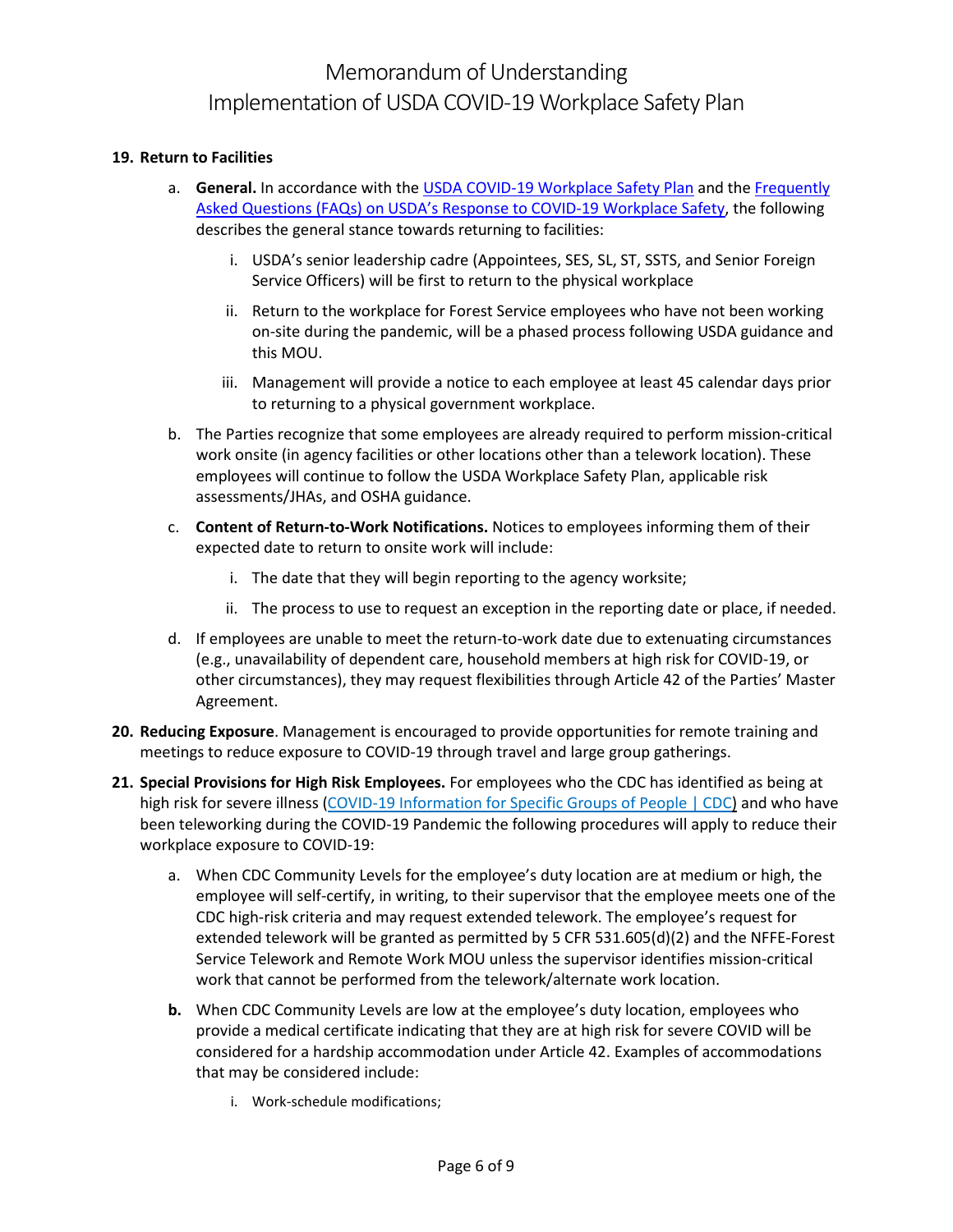- ii. Improved methods for social distancing in the office;
- iii. Increased ventilation or air filtration near the employee's desk/cubicle;
- iv. Continued Telework as permitted under 5 CFR 531.605(d)(2) and the NFFE-Forest Service Telework and Remote Work MOU;
- v. If a GOV is not available, voluntary use of a POV as allowed in the FS-NFFE MOU dated May 13, 2020.
- c. If the employee is denied telework, the employee will be provided alternate adequate protection from workplace exposure for COVID during the grievance process.
- d. This section does not replace or limit the Reasonable Accommodation process for those employees with qualifying disabilities.

### **22. Flexibilities to Address Family and Transportation Factors**

- a. **Hardship Requests:** If, because of COVID-19, employees are faced with the unavailability of dependent care, the lack of public transportation, or have household members at high risk for COVID-19, these issues will be considered hardships under Article 42 of the Parties' Master Agreement, and they may make a hardship accommodation request to their supervisor under Article 42. Appropriate hardship accommodations that may be granted include:
	- i. Unscheduled telework
	- ii. Other workplace flexibilities such as deviations from core hours, varying the number of hours worked in a given day or week, or adjusting the time of day when employees work by utilizing the flexibility found in available flexible work schedules.
	- iii. Granting leave without pay.
- b. **Care for a quarantined family member:** In accordance with 5 CFR 630.401, employees may use sick leave to care for a family member who is not ill but is required to quarantine.

### **23. Employees Who Are Not Fully Vaccinated**

- a. Unvaccinated employees will follow all safety protocols outlined for unvaccinated employees in the USDA COVID-19 Workplace Safety Plan.
- b. **Mission-critical travel.** Management will not restrict unvaccinated individuals from performing mission-critical work involving overnight travel, unless:
	- i. the destination locale requires vaccination or
	- ii. the quarantine requirements for unvaccinated individuals in the destination locale would negatively impact the unvaccinated employee's ability to perform the assignment.
- **24. Testing Procedures (For Mandatory and Voluntary Testing).** The procedures for how and by whom testing is to be performed, how to respond to and report a positive test, and the protection of confidential information will be in accordance with the USDA Covid-19 Workplace Safety Plan. Employees who are tested will be provided information about the meaning of a positive or negative test.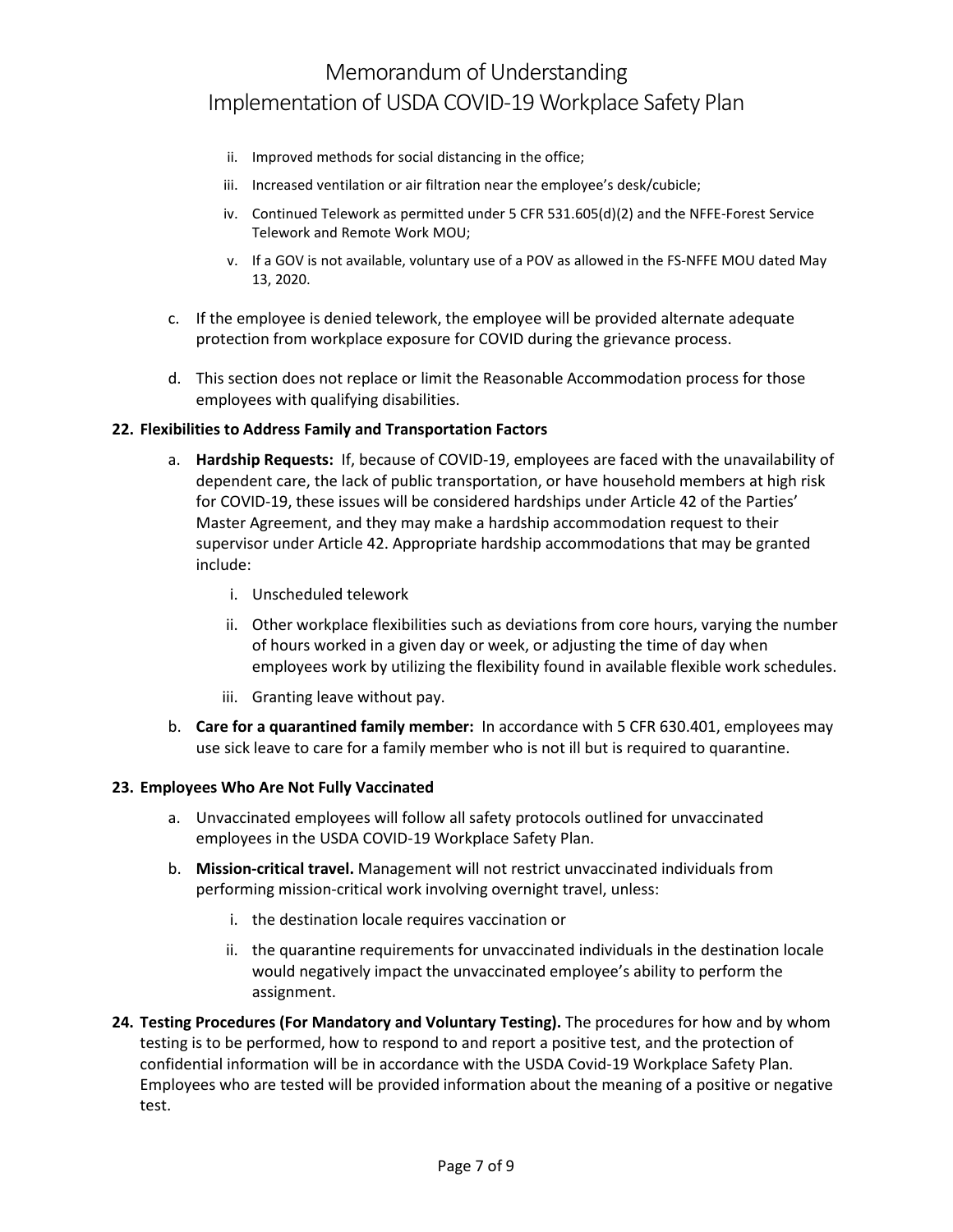**25. Mandatory Screening Testing.** Screening testing will be implemented in the circumstances identified in the USDA Covid-19 Workplace Safety Plan and in circumstances identified by the Interagency Wildland Fire community. For mandatory screening tests, the supervisor or other designated official will observe the test. The employee being tested is responsible for conducting the test and will be trained in the test procedures as well as the reading and reporting of the test result.

## **26. Mandatory Diagnostic Testing**

- a. Management may order employees to be tested in situations where there has been a confirmed exposure in the workplace.
- b. When an employee is directed to be tested, employees will not bear the cost(s) associated with a Management-directed COVID-19 test, and the employee will be on duty time for travel to and obtaining the test.
- c. An employee who does not want to be tested may make a request to Management to quarantine or self-isolate instead. Granting such a request is at the sole and exclusive discretion of Management, and generally will only be approved in instances where quarantining would not adversely impact the mission of the Agency or if required by law, rule, government-wide regulations, or Agency policy. Furthermore, if such a request is approved:
	- i. Generally, the employee would be responsible for any additional costs incurred from such a decision except were prohibited by law, rule, or government-wide regulation.
	- ii. If the employee is telework ineligible, Management is not obligated to find the employee portable work. Accordingly, the employee may be required to use appropriate earned leave, credit hours, comp time off, or request LWOP during the quarantine period.

### **27. Voluntary Screening Tests**

Upon employee request and subject to supplies and budget, the Agency will provide voluntary COVID screening tests to those employees who face increased risk of exposure due to the nature of their work. Such work may include, but is not limited to:

- a. Employees scheduled for official travel, prior to departure and/or upon return home;
- b. Public-facing employees**,** outside of fire/incidents, as they return to onsite work (these employees provide key services to the public and are in a unique situation for risk of workplace exposure to COVID-19); or
- c. Employees living in shared quarters.

These screening tests are distinct from situations when employees believe they have been exposed to COVID-19 at work. Employees who believe they have had a workplace exposure must contact their supervisor and follow the requirements for a diagnostic test.

**28. Locally Negotiable Procedures and Arrangements.** Additional procedures and arrangements relative to COVID-19 resumption of operations not addressed in or covered by this Agreement may be negotiated by the parties at the appropriate level. Negotiable topics may include, but are not limited to, vehicle use and cleaning, office rearrangements, signage, etc. Any resulting subordinate